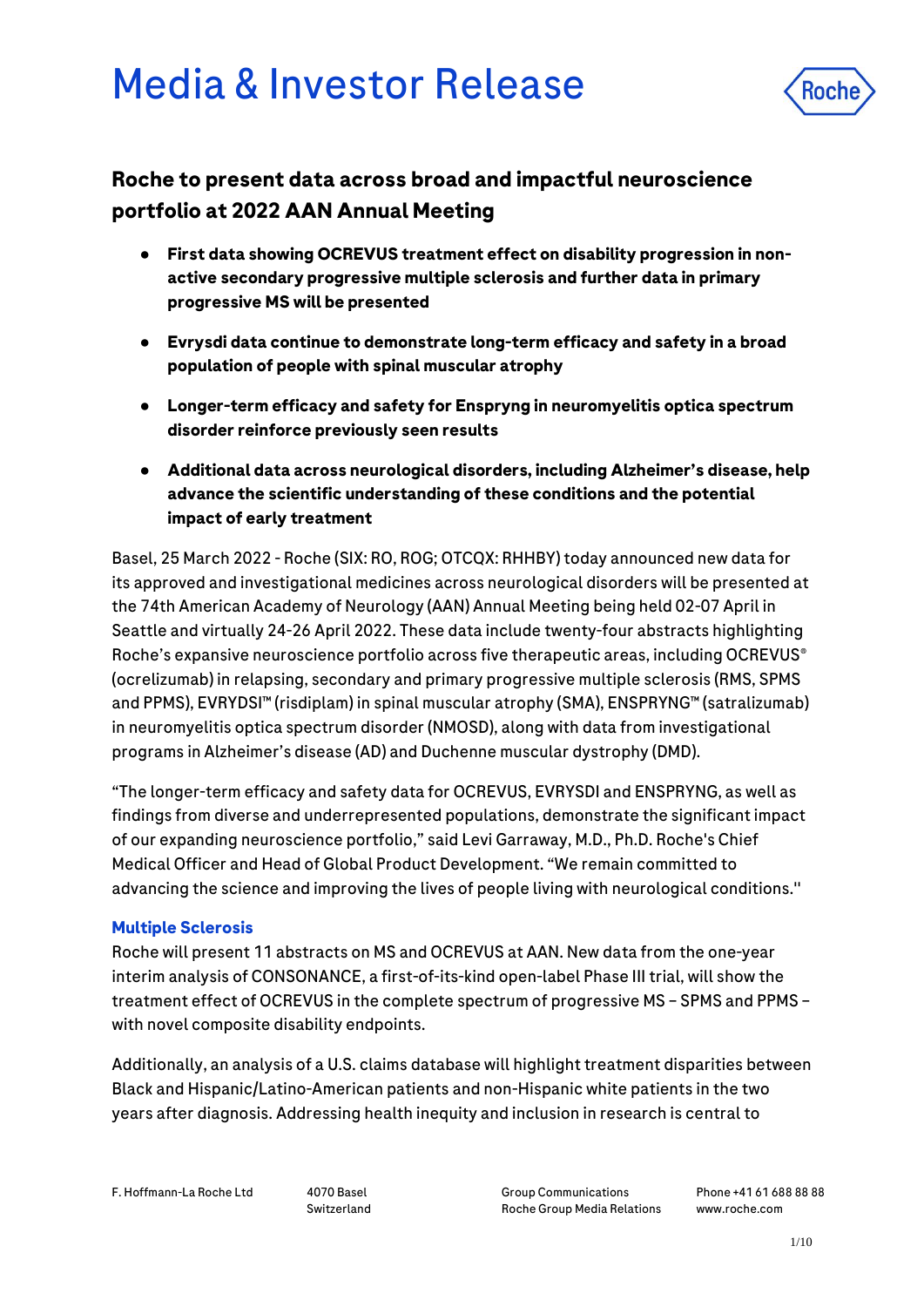

Roche's mission to improve patient health outcomes. The insights from the data presented at AAN reinforce the importance of Roche's CHIMES trial evaluating OCREVUS in Black and Hispanic patients with MS, which is now fully enrolled across sites in the U.S. and Kenya.

# **Spinal Muscular Atrophy**

Roche will present encore data from the clinical development programme for EVRYSDI, including 3-year data from SUNFISH Part 1 and 2, highlighting the long-term efficacy and safety of EVRYSDI in people aged 2-25 years with Type 2 or Type 3 SMA. In addition, updated interim efficacy data from the RAINBOWFISH study in presymptomatic infants with SMA will be presented. The clinical development programme represents the broad real-world spectrum of people living with SMA from newborn babies to people aged 60 years old.

Roche will also share the design of the new MANATEE trial, a multi-centre, randomised, placebo-controlled, double-blind study studying GYM329, an investigational anti-myostatin, in combination with EVRYSDI.

# **Neuromyelitis Optica Spectrum Disorder**

Roche will present encore long-term efficacy and safety data from the ENSPRYNG SAkuraSky and SAkuraStar studies. These data reinforce the previously observed efficacy and safety of ENSPRYNG, the first and only approved treatment designed to target and inhibit the IL-6 receptor activity, and that can be administered subcutaneously every four weeks at home after training from a healthcare provider.

To increase the scientific understanding of NMOSD and improve care for all people living with the condition, Roche has initiated SAkuraBONSAI, a multi-centre, Phase IIIb, international study evaluating ENSPRYNG treatment for people with AQP4-IgG seropositive NMOSD who are treatment naïve, or where prior rituximab (or biosimilar) treatment has failed\*; SAkuraBONSAI will further evaluate disease activity and progression using comprehensive imaging, biomarker and clinical assessment.

#### **Alzheimer's Disease**

Roche will present updates from its AD clinical programme, including baseline characteristics of the Phase III GRADUATE studies in patients with early AD.

In addition, the design of the post-GRADUATE open label rollover study evaluating the longterm safety, tolerability and efficacy of gantenerumab in patients from the GRADUATE 1 and 2 studies will be presented.

\*It is important to note, rituximab (or any biosimilar) is not approved by regulatory authorities for the treatment of NMOSD.

Switzerland

Group Communications Roche Group Media Relations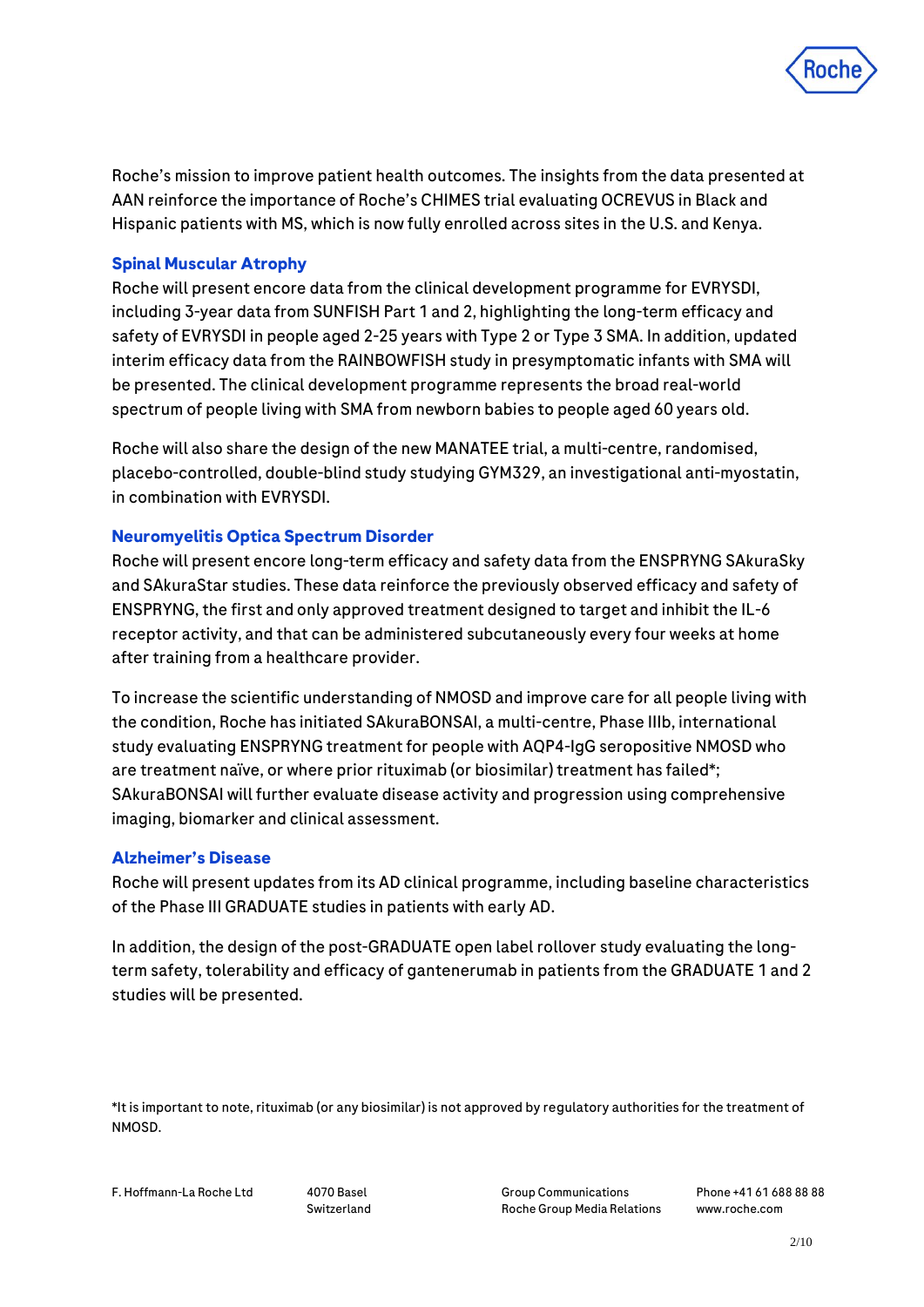

For more than two decades, Roche has been studying and developing gantenerumab, a latestage investigational subcutaneously-administered monoclonal antibody, for the treatment of AD. Data from the pivotal GRADUATE trials are expected in the fourth quarter of 2022. Gantenerumab is also being evaluated in the Phase III SKYLINE prevention trial to better understand the potential of the investigational therapy to slow disease progression in people with the earliest biological signs of AD.

The full range of data from Roche's clinical development programme in neuroscience being presented at 2022 AAN include:

| <b>Medicine and/or Therapeutic Area</b>                       | <b>Abstract Title</b>                                                                                                                                                                                                      | <b>Presentation Number</b><br>(type), Session Title<br><b>Presentation Date +</b><br><b>Time</b> |
|---------------------------------------------------------------|----------------------------------------------------------------------------------------------------------------------------------------------------------------------------------------------------------------------------|--------------------------------------------------------------------------------------------------|
| <b>OCREVUS (ocrelizumab) for Multiple</b><br><b>Sclerosis</b> | <b>Efficacy and Safety of</b><br>Ocrelizumab in Patients with<br><b>RRMS with Suboptimal Response</b><br>to Prior Disease-Modifying<br>Therapies: 3-Year Data from<br>Casting and Liberto 1-Year<br><b>Interim Results</b> | P5: MS Clinical Trials and<br>Therapeutics 1<br>Sunday, 3 April                                  |
|                                                               | Long-Term Suppression of MRI<br><b>Disease Activity and Reduction</b><br>of Global/Regional Volume Loss:<br>Results from Opera I/II and<br><b>ORATORIO Open-Label</b><br>Extension                                         | P6: MS Clinical Trials and<br>Therapeutics 2<br>Sunday, 3 April                                  |
|                                                               | <b>Repeated Confirmed Disability</b><br>Progressions Analyses of the<br><b>OPERA and ORATORIO Studies</b><br>and their Open-Label Extensions                                                                               | P7: MS Clinical Trials and<br>Therapeutics 3<br>Monday, 4 April                                  |

Group Communications Roche Group Media Relations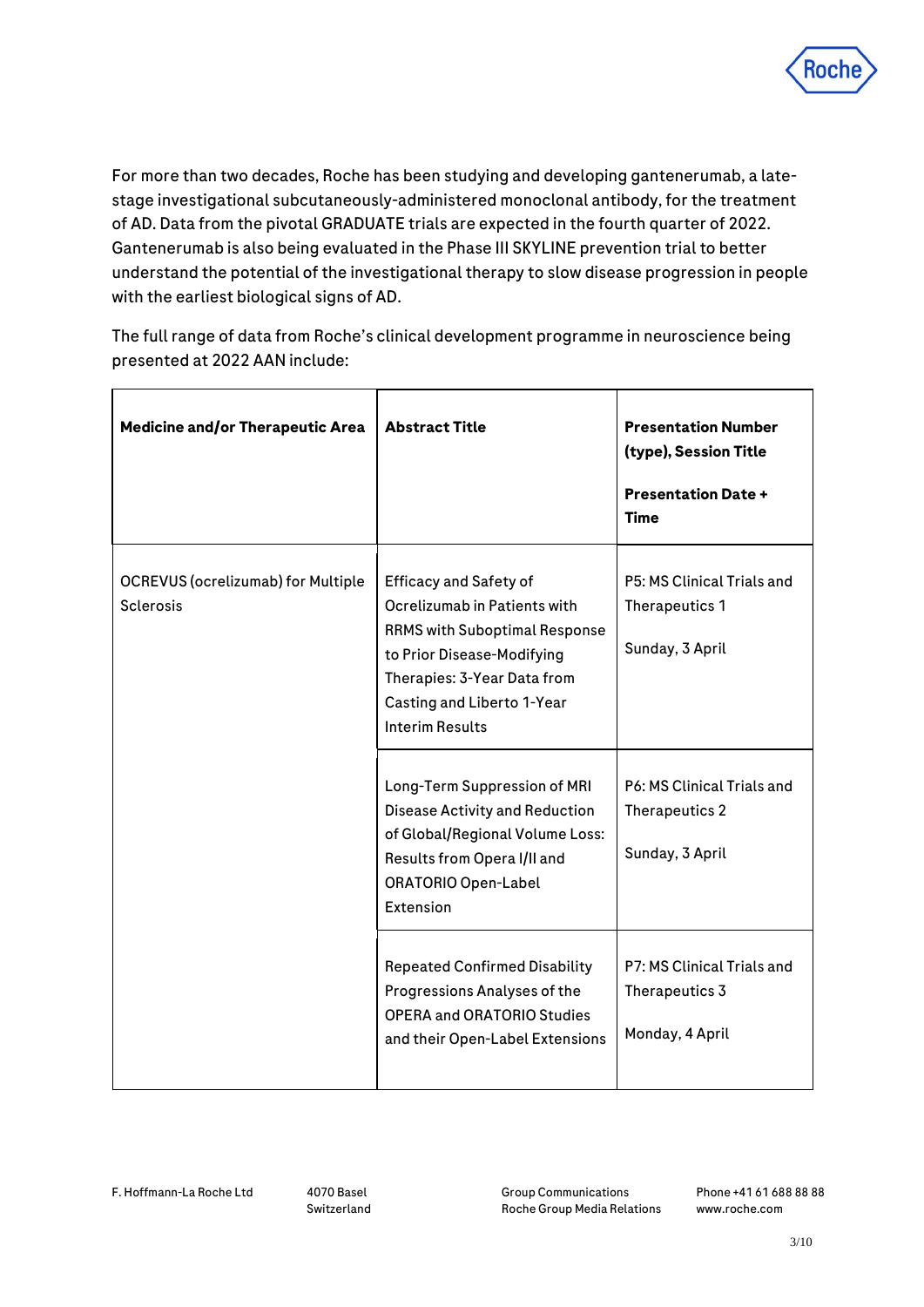

| Evaluation of NEDA as a<br><b>Predictor of Disease Progression</b><br>in Patients with RMS and PPMS<br>Treated with Ocrelizumab: Post-<br>Hoc Analyses from the OPERA<br>I/OPERA II and ORATORIO Trials                                                          | P16: MS Clinical<br>Assessments and<br><b>Outcome Measures</b><br>Thursday, 7 April |
|------------------------------------------------------------------------------------------------------------------------------------------------------------------------------------------------------------------------------------------------------------------|-------------------------------------------------------------------------------------|
| Demographics and Baseline<br>Disease Characteristics of Black<br>and Hispanic Patients with<br>Multiple Sclerosis Enrolled in the<br><b>CHIMES Trial</b>                                                                                                         | P4: MS Special<br><b>Populations 1</b><br>Sunday, 3 April                           |
| <b>Treatment Patterns Among</b><br>Newly Diagnosed Patients with<br>Multiple Sclerosis by Race and<br>Ethnicity                                                                                                                                                  | S40: MS Diversity and<br>Epidemiology<br>Thursday, 7 April                          |
| A Multicentre, Open-Label,<br>Single-Arm, Phase 3 Study<br>(CONSONANCE) to Assess the<br><b>Effectiveness and Safety of</b><br>Ocrelizumab in Patients with<br><b>Primary and Secondary</b><br><b>Progressive Multiple Sclerosis:</b><br>Year 1 Interim Analysis | <b>Virtual Session</b><br>24-26 April                                               |
| A Multicenter, Open-Label,<br>Single-Arm, Phase 3b Study<br>(CONSONANCE) to Assess<br>Efficacy of Ocrelizumab in<br>Patients with Primary and<br><b>Secondary Progressive Multiple</b><br>Sclerosis: Year 1 Interim Analysis<br>of Cognition Outcomes            | <b>Virtual Session</b><br>24-26 April                                               |

F. Hoffmann-La Roche Ltd 4070 Basel

Switzerland

Group Communications Roche Group Media Relations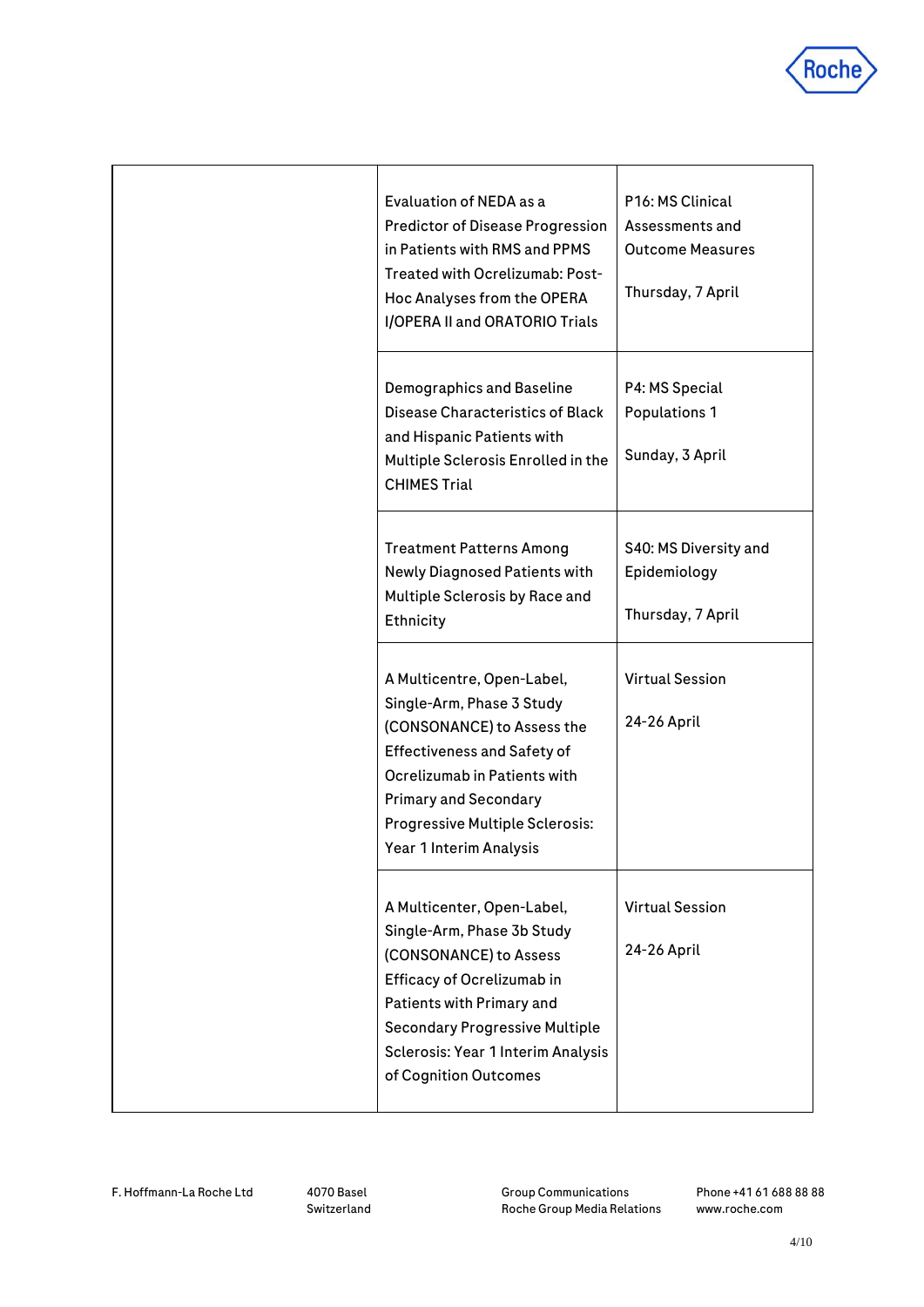

|                                                | Humoral and Cellular Responses<br>to SARS-CoV-2 Vaccines in MS<br>Patients on Ocrelizumab and<br>other Disease-Modifying<br>Therapies: A Prospective Study<br>from NYU Multiple Sclerosis<br><b>Care Center</b>                                 | <b>Virtual Session</b><br>24-26 April                                                |
|------------------------------------------------|-------------------------------------------------------------------------------------------------------------------------------------------------------------------------------------------------------------------------------------------------|--------------------------------------------------------------------------------------|
|                                                | Evaluating the Impact of<br>Administration of Ocrelizumab<br>via Home Infusion on Safety and<br><b>Patient-Reported Outcomes</b>                                                                                                                | P16: MS Clinical<br>Assessments and<br><b>Outcome Measures,</b><br>Thursday, 7 April |
| Gantenerumab for Alzheimer's<br><b>Disease</b> | Postgraduate Open-Label<br>Rollover Study: Evaluation of<br>Subcutaneous Gantenerumab<br>Long-Term Safety, Tolerability,<br>and Efficacy in Participants with<br><b>Alzheimer's Disease</b>                                                     | Session P6: Aging and<br>Dementia: Clinical Trials 2<br>Sunday, 3 April              |
|                                                | <b>Baseline Characteristics of the</b><br><b>GRADUATE Studies: Phase III</b><br>Randomized, Placebo-<br><b>Controlled Studies Investigating</b><br>Subcutaneous Gantenerumab in<br><b>Participants with Early</b><br><b>Alzheimer's Disease</b> | Session P16: Aging And<br>Dementia: Clinical<br>Aspects 2<br>Thursday, 7 April       |

Group Communications Roche Group Media Relations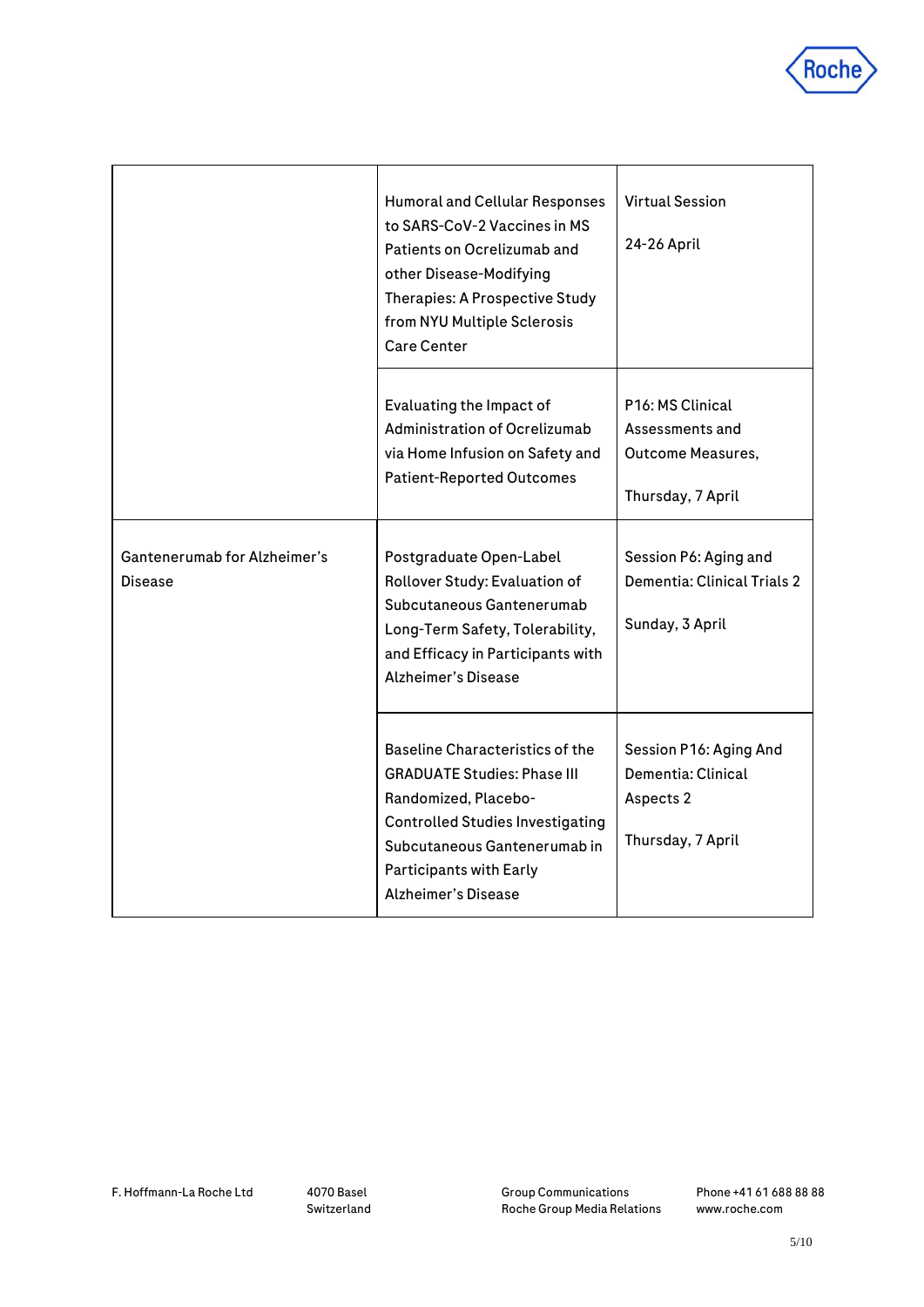

| Alzheimer's Disease                                       | <b>Quantification of Cognitive</b><br>Impairments in Preclinical and<br>Early Alzheimer's Disease: A<br>Proof of Concept Study to<br>Investigate the Feasibility,<br><b>Adherence and Preliminary</b><br><b>Clinical Validity of Remote</b><br>Smartphone Based Self-<br>Assessments of Cognition,<br><b>Function and Behavior</b> | <b>Session P14:</b><br><b>Aging And Dementia:</b><br>Neuropsychology and<br><b>Remote Assessments 2</b><br>Wednesday, 6 April |
|-----------------------------------------------------------|------------------------------------------------------------------------------------------------------------------------------------------------------------------------------------------------------------------------------------------------------------------------------------------------------------------------------------|-------------------------------------------------------------------------------------------------------------------------------|
| EVRYSDI (risdiplam) for Spinal<br><b>Muscular Atrophy</b> | FIREFISH Parts 1 and 2: 24-<br>month Efficacy and Safety of<br>Risdiplam in Type1 SMA                                                                                                                                                                                                                                              | S39: On-site Child and<br>Developmental Neurology<br>Thursday, 7 April                                                        |
|                                                           | SUNFISH: 3-year Efficacy and<br>Safety of Risdiplam in Types 2<br>and 3 SMA                                                                                                                                                                                                                                                        | S39: On-site Child and<br>Developmental Neurology<br>Thursday, 7 April                                                        |
|                                                           | RAINBOWFISH: Preliminary<br><b>Efficacy and Safety Data in</b><br>Risdiplam-Treated Infants with<br>Presymptomac SMA                                                                                                                                                                                                               | P17: Child Neurology:<br>SMA/DMD/Muscle 3<br>Thursday, 7 April                                                                |
|                                                           | JEWELFISH: Safety,<br>Pharmacodynamic and<br><b>Exploratory Efficacy Data in</b><br>Non-Naïve Patients with Spinal<br><b>Muscular Atrophy (SMA)</b><br><b>Receiving Treatment with</b><br>Risdiplam                                                                                                                                | P15: Poster session<br>Monday, 4 April                                                                                        |

Group Communications Roche Group Media Relations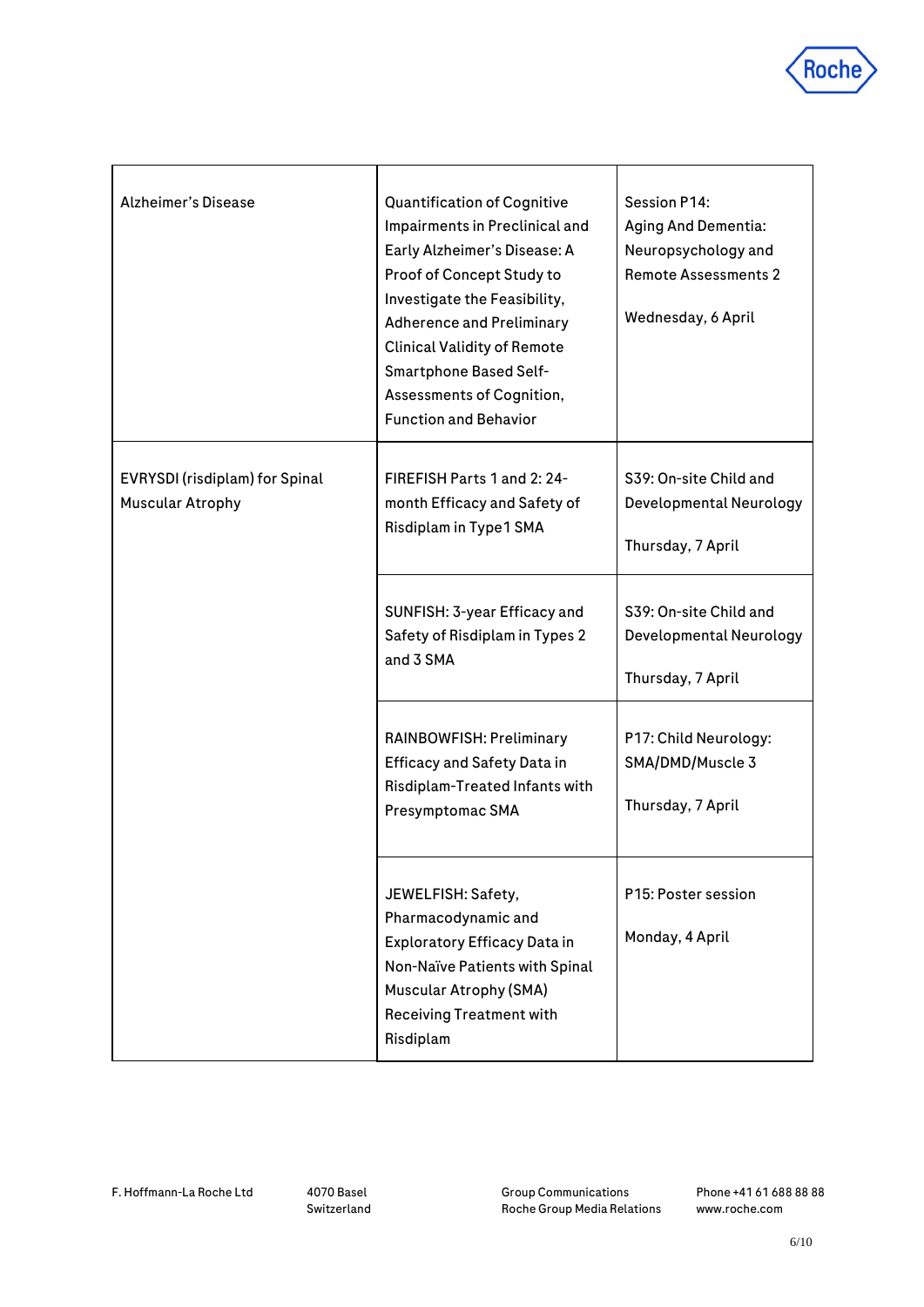

|                                                                                 | Pooled Safety Data from the<br>Risdiplam Clinical Trial<br>Development Program                                                                                                              | P18: Child Neurology<br>SMA/DMD/Muscle 3<br>Thursday, 7 April                                                             |
|---------------------------------------------------------------------------------|---------------------------------------------------------------------------------------------------------------------------------------------------------------------------------------------|---------------------------------------------------------------------------------------------------------------------------|
|                                                                                 | MANATEE: A Study of<br>RO7204239 in Combination with<br>Risdiplam Treatment in Pediatric<br><b>Patients with SMA</b>                                                                        | P16: Poster Session<br>Thursday, 7 April                                                                                  |
| ENSPRYNG (satralizumab) for<br>Neuromyelitis Optica Spectrum<br><b>Disorder</b> | Long-Term Safety of<br>Satralizumab in Neuromyelitis<br>Optica Spectrum Disorder<br>(NMOSD): Results from the Open-<br><b>Label Extension Periods of</b><br><b>SAkurasky and SAkurastar</b> | Session S25: Autoimmune<br>Neurology 2: Clinical<br><b>Trials and Treatment</b><br>(Presentation 010)<br>Tuesday, 5 April |
|                                                                                 | Long-Term Efficacy of<br>Satralizumab in Neuromyelitis<br>Optica Spectrum Disorder:<br><b>Results From The Open-Label</b><br><b>Extension Periods of SAkurasky</b><br>and SAkurastar        | Session S25: Autoimmune<br>Neurology 2: Clinical<br><b>Trials and Treatment</b><br>(Presentation 009)<br>Tuesday, 5 April |
|                                                                                 | SAkurabonsai: A Prospective,<br>Open-Label Study of<br>Satralizumab Investigating<br>Novel Imaging, Biomarker, and<br><b>Clinical Outcomes in Patients</b><br>with NMOSD                    | Session P15:<br>Autoimmune Neurology:<br>Neuromyelitis Optica<br>Spectrum Disorder 2<br>Wednesday, 6 April                |
| SRP-9001;<br>Delandistrogenemoxeparvovec                                        | Phase 1/2a Trial of SRP-9001 in<br><b>Patients with Duchenne</b><br>Muscular Dystrophy: 3-Year<br><b>Safety and Functional Outcomes</b>                                                     | S23: Therapeutics for<br><b>Muscle Diseases</b><br>Tuesday, 5 April                                                       |

F. Hoffmann-La Roche Ltd 4070 Basel

Switzerland

Group Communications Roche Group Media Relations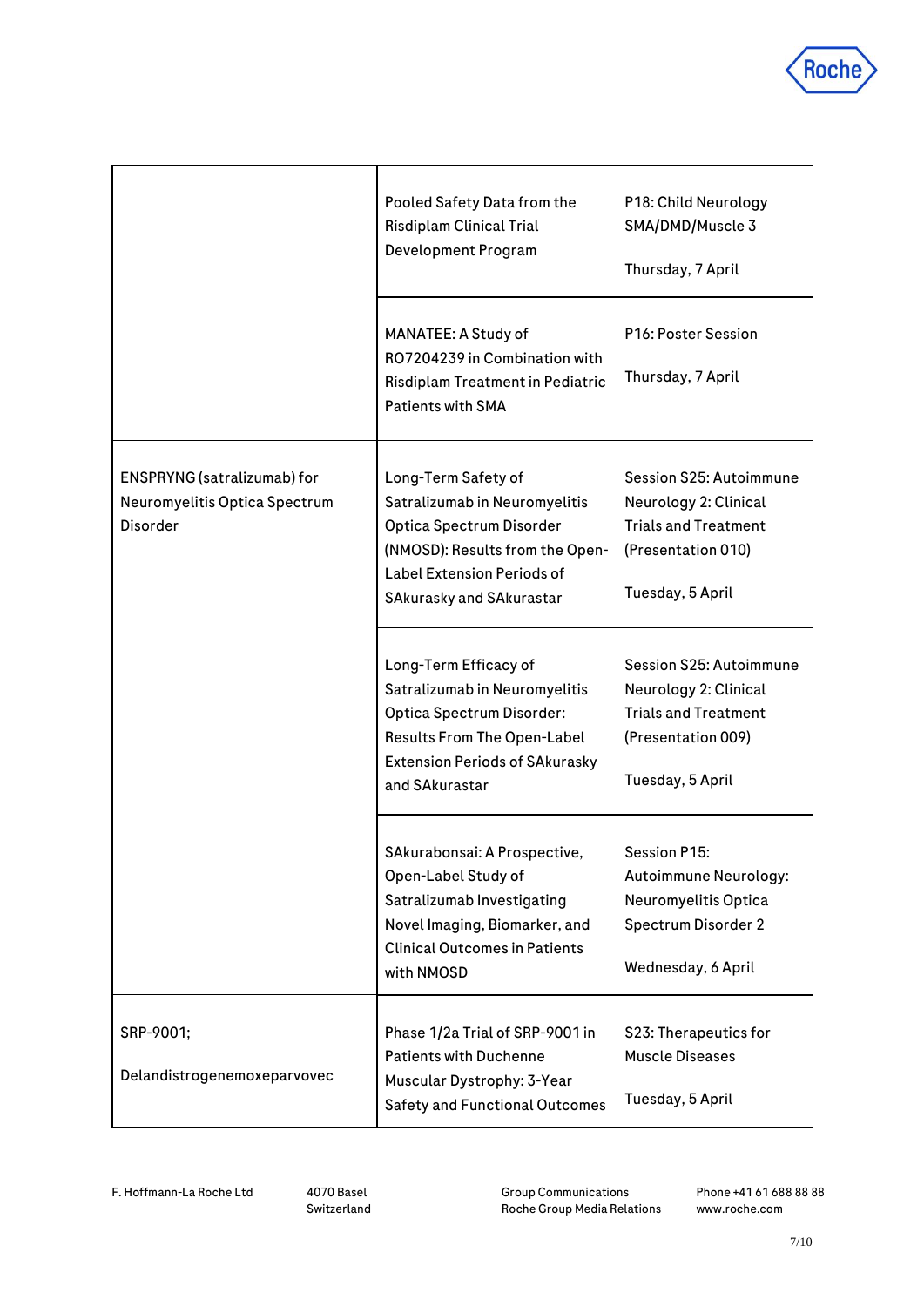

| A Phase 2 Clinical Trial               | S23: Therapeutics for  |
|----------------------------------------|------------------------|
| Evaluating the Safety and              | <b>Muscle Diseases</b> |
| Efficacy of SRP-9001 for               |                        |
| <b>Treating Patients with Duchenne</b> | Tuesday, 5 April       |
| <b>Muscular Dystrophy</b>              |                        |
|                                        |                        |

# **About OCREVUS® (ocrelizumab)**

OCREVUS is the first and only therapy approved for both RMS (including RRMS and active, or relapsing, SPMS and CIS in the U.S.) and PPMS, with six-month dosing. OCREVUS is a humanised monoclonal antibody designed to target CD20-positive B cells, a specific type of immune cell thought to be a key contributor to myelin (nerve cell insulation and support) and axonal (nerve cell) damage. This nerve cell damage can lead to disability in people with MS. Based on preclinical studies, OCREVUS binds to CD20 cell surface proteins expressed on certain B cells, but not on stem cells or plasma cells, suggesting that important functions of the immune system may be preserved. OCREVUS is administered by intravenous infusion every six months. The initial dose is given as two 300 mg infusions given two weeks apart. Subsequent doses are given as single 600 mg infusions.

#### **About EVRYSDI™ (risdiplam)**

EVRYSDI is a survival of motor neuron 2 (SMN2) splicing modifier designed to treat SMA by increasing and sustaining the production of the survival motor neuron (SMN) protein in the central nervous system (CNS) and peripheral tissues. SMN protein is found throughout the body and is critical for maintaining healthy motor neurons and movement. EVRYSDI is administered daily at home in liquid form by mouth or by feeding tube.

The U.S. Food and Drug Administration (FDA) approved EVRYSDI for the treatment of SMA in adults and children 2 months of age and older. EVRYSDI was granted PRIME designation by the European Medicines Agency (EMA) in 2018 and Orphan Drug Designation by FDA and EMA in 2017 and 2019, respectively. At this time, EVRYSDI has been approved in 76 countries and submitted in a further 29 countries.

#### **About ENSPRYNGTM (satralizumab)**

ENSPRYNG, which was designed by Chugai, a member of the Roche Group, is a humanized monoclonal antibody that targets interleukin-6 (IL-6) receptor activity. The cytokine IL-6 is believed to be a key driver in NMOSD disease processes, triggering the inflammation cascade and leading to damage and disability. ENSPRYNG was designed using novel recycling antibody technology. When compared to conventional antibodies, ENSPRYNG's recycling antibody technology enables the medicine to remain in the bloodstream for a longer period of time and bind repeatedly to its target (the IL-6 receptor) - maximally sustaining IL-6

F. Hoffmann-La Roche Ltd 4070 Basel

Switzerland

Group Communications Roche Group Media Relations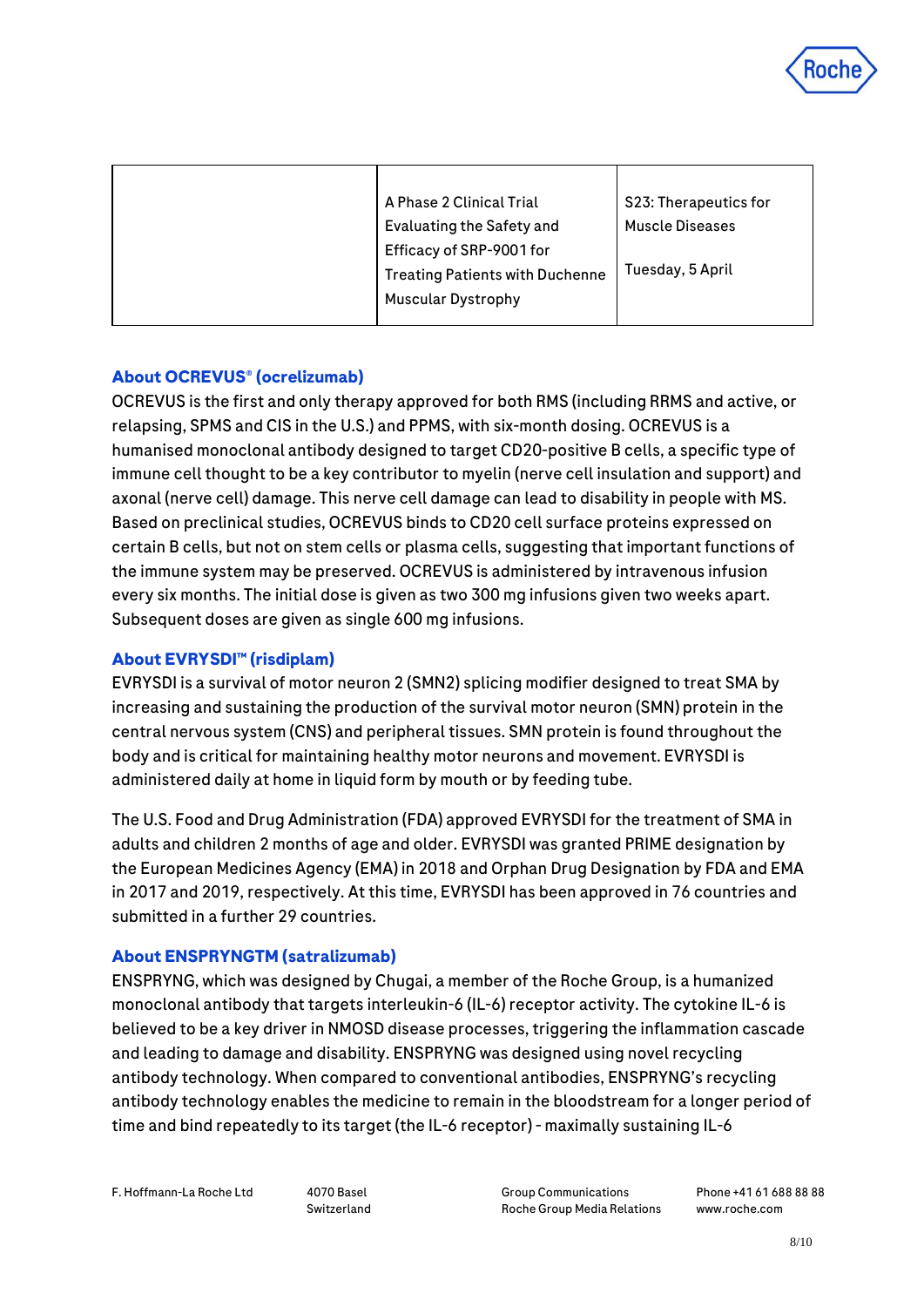

suppression in a chronic disease like NMOSD and enabling subcutaneous dosing every four weeks.

Positive Phase III results for ENSPRYNG, as both monotherapy and in combination with baseline immunosuppressive therapy, demonstrate that IL-6 inhibition is an effective therapeutic approach for patients with NMOSD who are AQP4-IgG seropositive. The Phase III clinical development program for ENSPRYNG includes two studies: SAkuraStar and SAkuraSky.

ENSPRYNG is currently approved in 63 countries, including the United States, Canada, Japan, South Korea and the European Union.

ENSPRYNG has been designated as an orphan drug in the United States, Europe, Japan and Russia. In addition, it was granted Breakthrough Therapy Designation for the treatment of NMOSD by the FDA in December 2018, which is given to treatments that may demonstrate substantial improvement over other available options.

#### **About Roche in neuroscience**

Neuroscience is a major focus of research and development at Roche. Our goal is to pursue groundbreaking science to develop new treatments that help improve the lives of people with chronic and potentially devastating diseases.

Roche is investigating more than a dozen medicines for neurological disorders, including multiple sclerosis, Alzheimer's disease, Huntington's disease, Parkinson's disease, Duchenne muscular dystrophy and autism spectrum disorder. Together with our partners, we are committed to pushing the boundaries of scientific understanding to solve some of the most difficult challenges in neuroscience today.

#### **About Roche**

Founded in 1896 in Basel, Switzerland, as one of the first industrial manufacturers of branded medicines, Roche has grown into the world's largest biotechnology company and the global leader in in-vitro diagnostics. The company pursues scientific excellence to discover and develop medicines and diagnostics for improving and saving the lives of people around the world. We are a pioneer in personalised healthcare and want to further transform how healthcare is delivered to have an even greater impact. To provide the best care for each person we partner with many stakeholders and combine our strengths in Diagnostics and Pharma with data insights from the clinical practice.

In recognizing our endeavor to pursue a long-term perspective in all we do, Roche has been named one of the most sustainable companies in the pharmaceuticals industry by the Dow Jones Sustainability Indices for the thirteenth consecutive year. This distinction also reflects our efforts to improve access to healthcare together with local partners in every country we work.

Switzerland

Group Communications Roche Group Media Relations